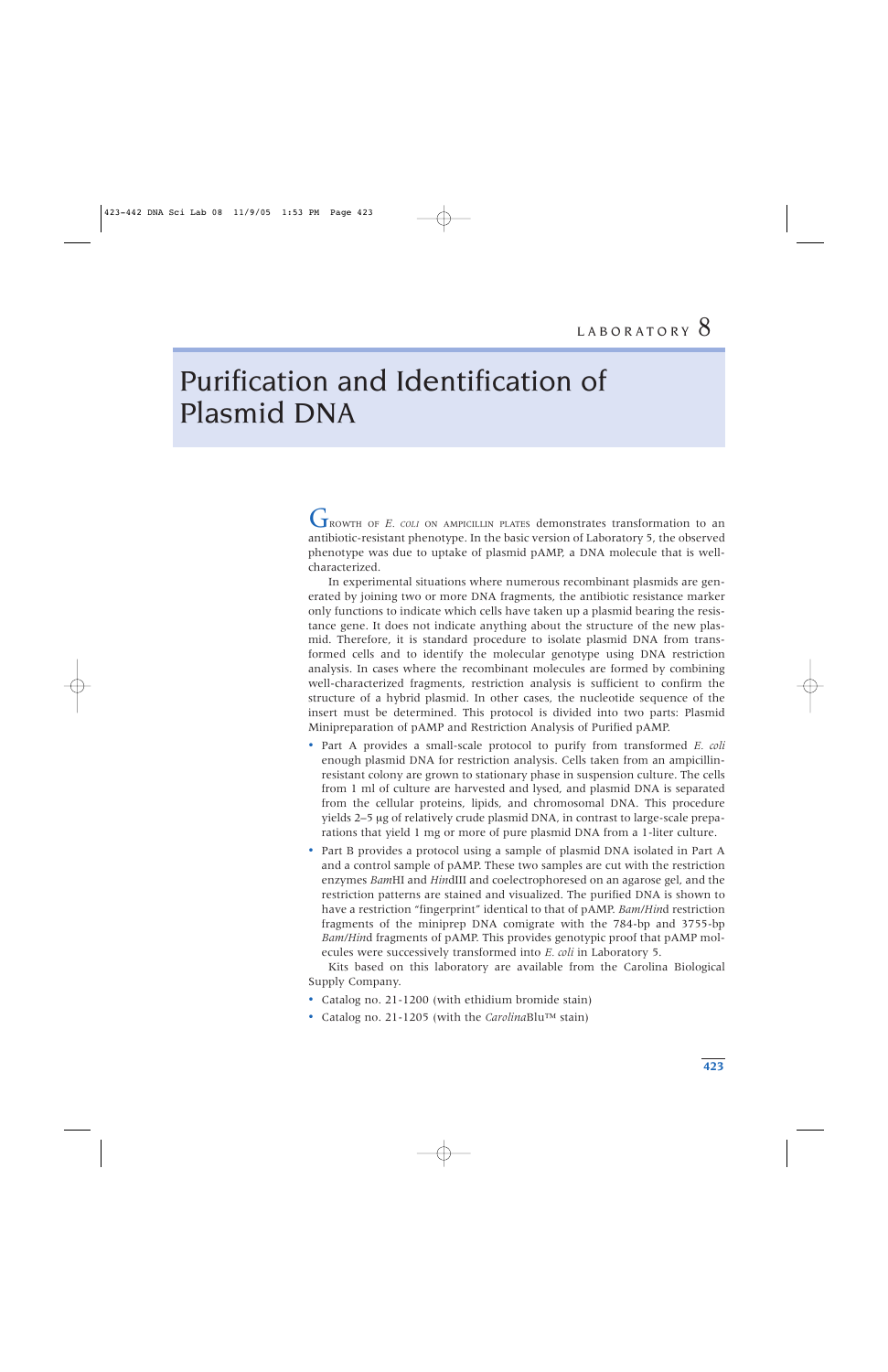## PART A Plasmid Minipreparation of pAMP

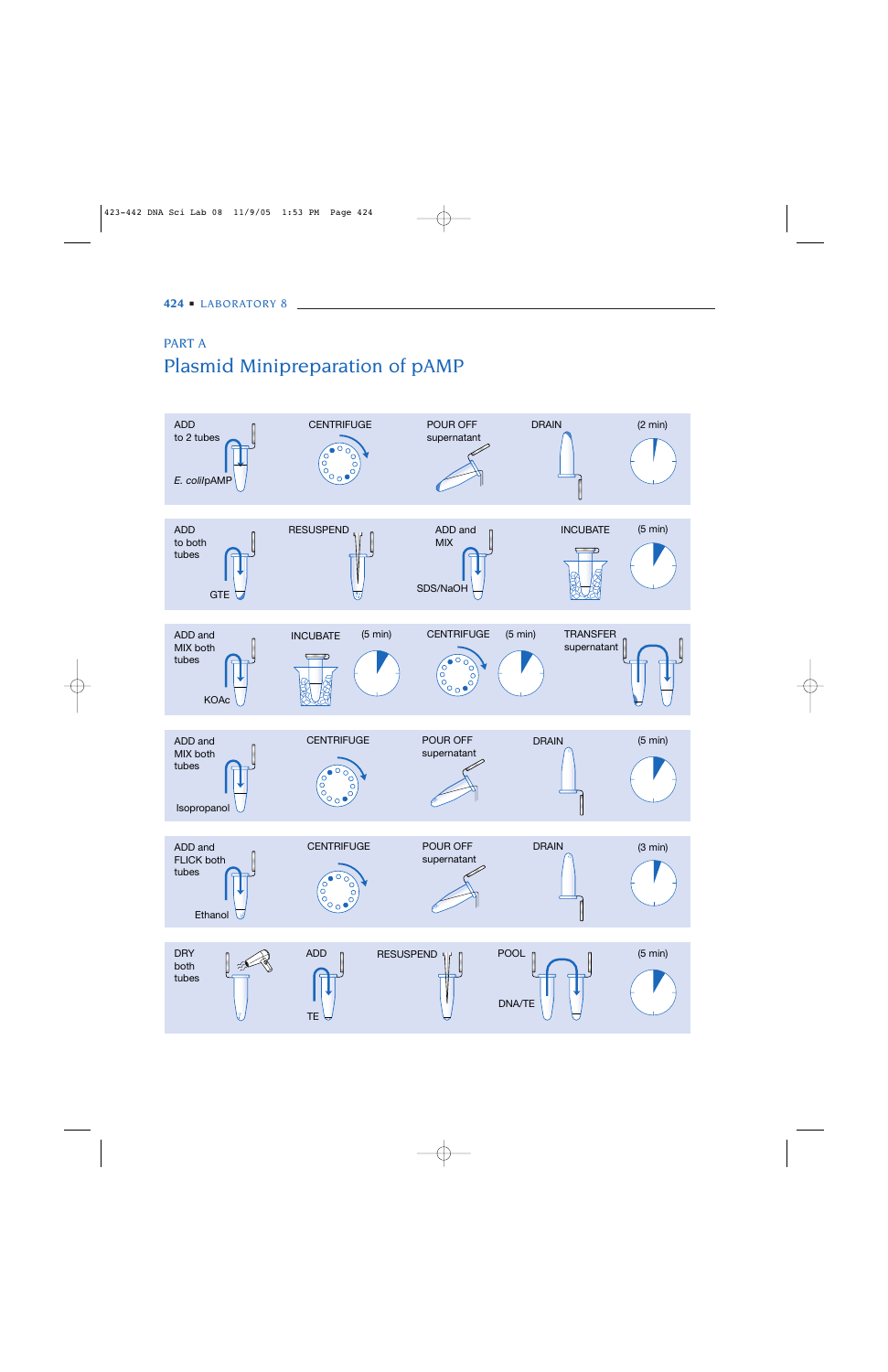#### PRELAB NOTES

Optimally, minipreps should be done on cells that have been recently manipulated for transformation. This completes a conceptual stream that firmly cements the genotype-phenotype relationship. Alternatively, use streaked plates of transformed *E. coli* to prepare overnight cultures.

#### Plasmid Selection

pAMP gives superior yields on minipreps compared to pBR322. A derivative of a pUC expression vector, pAMP is highly amplified—more than 100 copies are present per *E. coli* cell. If substituting a different plasmid for miniprep purposes, select a commercially available member of the pUC family, such as pUC18 or pUC19.

#### Centrifuge Requirements

A microfuge that generates approximately 12,000 times the force of gravity (12,000*g*) is needed for efficient and rapid purification of plasmid DNA. A slower-spinning clinical or preparatory centrifuge cannot be substituted.

#### **Supplies**

Sterile supplies are not required for this protocol. Standard 1-ml pipettes, transfer pipettes, and/or microcapillary pipettes can be used instead of micropipettors. Use good-quality, colorless 1.5-ml tubes, beginning with Step 11. The walls of poor-quality tubes, especially colored tubes, often contain tiny air bubbles that can be mistaken for ethanol droplets in Step 19. We have observed students drying DNA pellets for 15 minutes or more, trying to rid their tubes of these phantom droplets. (Typical drying time is actually several minutes.)

#### Fine Points of Technique

Be careful not to overmix reagents; excessive manipulation shears chromosomal DNA. The success of this protocol in large part depends on maintaining chromosomal DNA in large pieces that can be differentially separated from intact plasmid DNA. Mechanical shearing increases the amount of short-sequence chromosomal DNA, which is not removed in the purification of plasmid DNA. Make sure that the microfuge will be immediately available for Step 13. If sharing a microfuge, coordinate with other experimenters to begin Steps 12 and 13 together.

#### For Further Information

The protocol presented here is based on the following published methods:

- Birnboim H.C. and Doly J. 1979. A rapid alkaline extraction method for screening recombinant plasmid DNA. *Nucleic Acids Res.* **7:** 1513–1523.
- Ish-Horowicz D. and Burke J.F. 1981. Rapid and efficient cosmid cloning. *Nucleic Acids Res.* **9:** 2989–2998.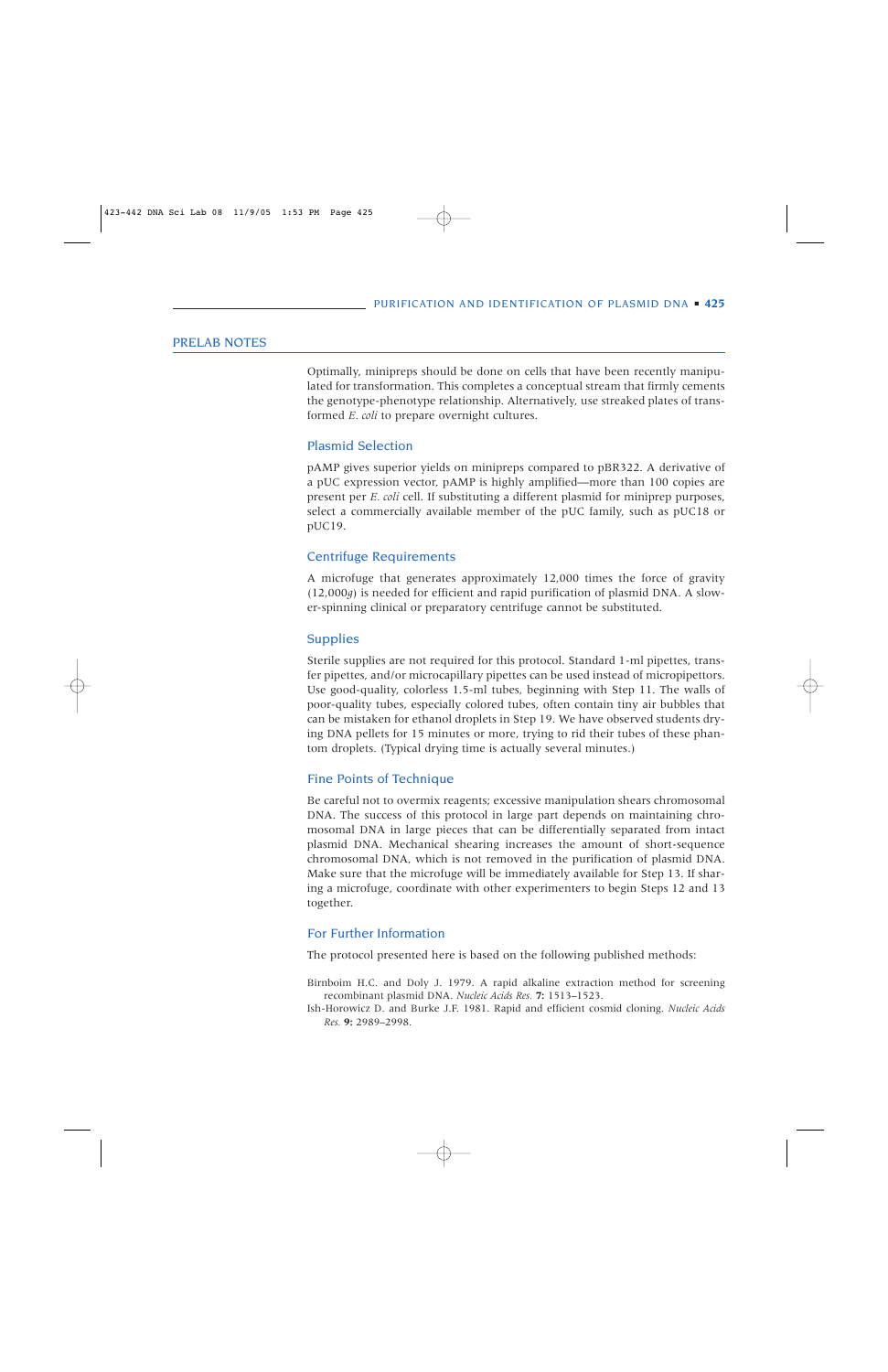#### PRELAB PREPARATION

Before performing this Prelab Preparation, please refer to the cautions indicated on the Laboratory Materials list.

- 1. This protocol is designed to follow Laboratory 5. Ideally, students should pick colonies from their own transformed plates to begin this experiment. However, the colonies must grow overnight or for at least several hours, so unless the class meets on consecutive days, it may be necessary for the instructor to set up the cultures used in this laboratory. In any case, on the day before the laboratory, prepare an *E. coli* culture according to the protocol in Laboratory 2B, Overnight Suspension Culture. Inoculate the culture with a cell mass scraped from one colony selected from the +LB/amp plate from Laboratory 5, Rapid Colony Transformation of *E. coli* with Plasmid DNA. Maintain antibiotic selection with LB broth plus ampicillin. Alternatively, prepare the culture 2–3 days in advance and store at 4ºC or incubate for 24–48 hours at 37ºC without shaking. In either case, the cells will settle at the bottom of the culture tube. Shake the tube to resuspend cells before beginning procedure.
- 2. The SDS/sodium hydroxide solution should be fresh; prepare this solution within a few days of lab. Store solution at room temperature; a soapy precipitate may form at lower temperature. If a precipitate forms, warm the solution by placing the tube in a beaker of hot tap water, and shake gently to dissolve the precipitate.
- 3. Prepare aliquots for each experiment:

µl of glucose/Tris/EDTA (GTE) solution (store on ice) µl of SDS/sodium hydroxide (SDS/NaOH) solution µl of potassium acetate/acetic acid (KOAc) solution (store on ice) µl of isopropanol µl of 95% ethanol µl of Tris/EDTA (TE) solution

4. Review Part B, Restriction Analysis of Purified pAMP.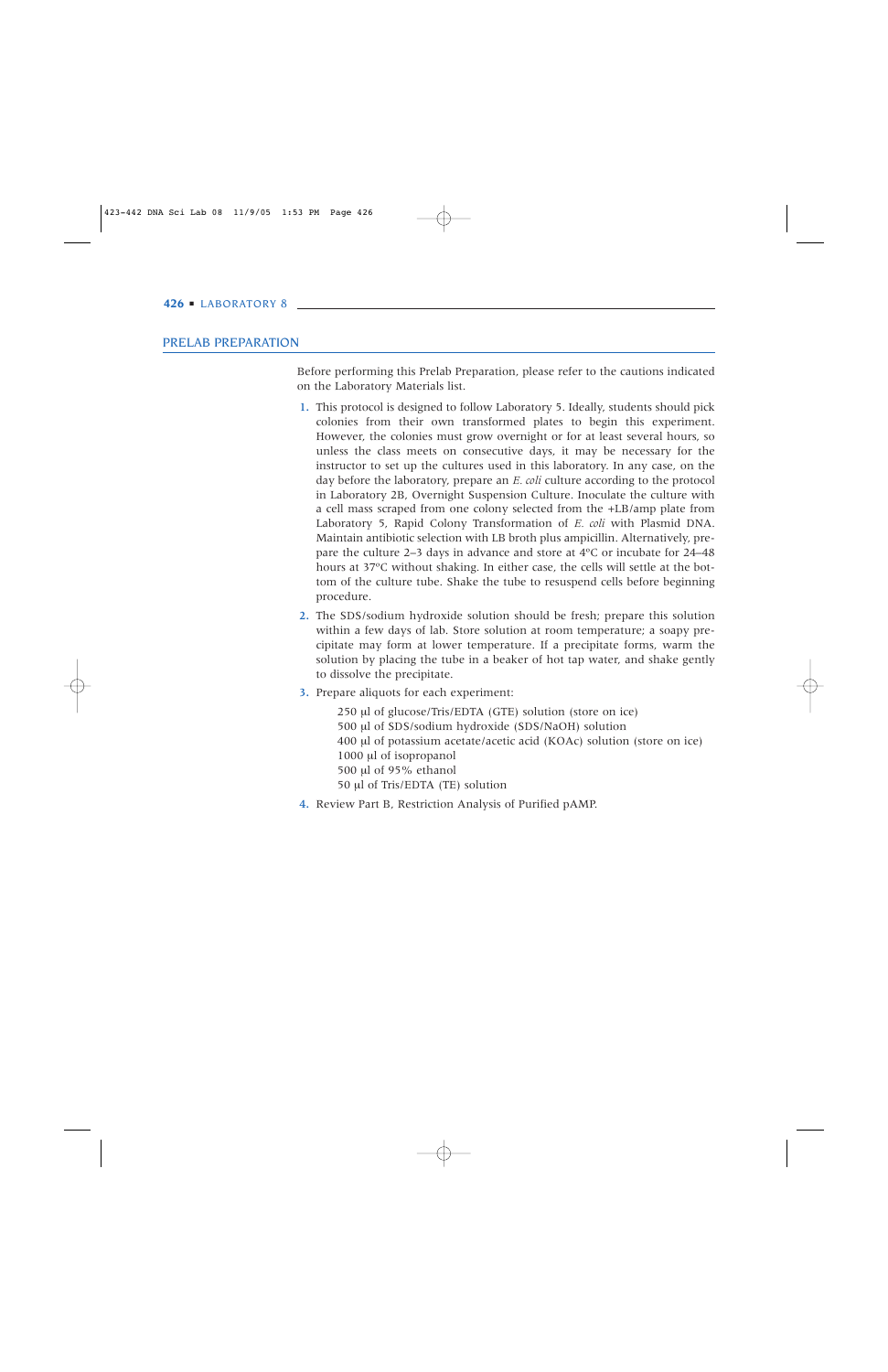#### MATERIALS

#### **CULTURES AND MEDIA**

*E. coli*/pAMP overnight culture Ethanol (95–100%) Glucose/Tris $\Psi$ /EDTA (GTE) Isopropanol  $\Psi$ Potassium acetate/acetic acid  $\blacktriangledown$ (KOAc) SDS/sodium hydroxide  $(SDS/NaOH)$ Tris $V/EDTA$  (TE)

#### **SUPPLIES AND EQUIPMENT**

Beakers for crushed ice and for waste/used tips Bleach  $\nabla(10\%)$  or disinfectant Clean paper towels Hair dryer Microfuge Micropipettor (100–1000 µl and  $0.5-10$  µl) + tips Permanent marker Test tube rack Tubes (1.5-ml)

**V** See Appendix 4 for Cautions list.

#### METHODS



*The cell pellet will appear as a small off-white smear on the bottom-side of the tube. Although the cell pellets are readily seen, the DNA pellets in Step 14 are very difficult to observe. Make a habit of aligning the tube with the cap hinges facing outward in the microfuge rotor. Then, pellets should always be located at the tube bottom beneath the hinge.*

*Accurate pipetting is essential to good plasmid yield. The volumes of reagents are precisely calibrated so that the sodium hydroxide added in Step 6 is neutralized by acetic acid in Step 8.* 

#### Prepare Duplicate Minipreps (50 minutes)

The instructions below are for making duplicate minipreps, which provide balance in the microfuge and insurance if a critical mistake is made.

- 1. Shake culture tube to resuspend *E. coli* cells.
- 2. Label two 1.5-ml tubes with your initials. Use a micropipettor to transfer 1000 µl of *E. coli*/pAMP overnight suspension into each tube.
- 3. Close caps, and place the tubes in a *balanced* configuration in the microfuge rotor. Spin for 1 minute to pellet cells.
- 4. Pour off supernatant from both tubes into a waste beaker for later disinfection. Alternatively, use a micropipettor to remove supernatant. *Be careful not to disturb the cell pellets.* Invert the tubes, and tap gently on the surface of a clean paper towel to drain thoroughly.
- 5. Add 100 µl of ice-cold GTE solution to each tube. Resuspend the pellets by pipetting the solution in and out several times. Hold the tubes up to the light to check that the suspension is homogeneous and that no visible clumps of cells remain.
- 6. Add 200 µl of SDS/NaOH solution to each tube. Close caps, and mix solutions by rapidly inverting tubes five times.
- 7. Stand tubes on ice for 5 minutes. Suspension will become relatively clear.
- 8. Add 150 µl of *ice-cold* KOAc solution to each tube. Close caps, and mix solutions by rapidly inverting tubes five times. A white precipitate will immediately appear.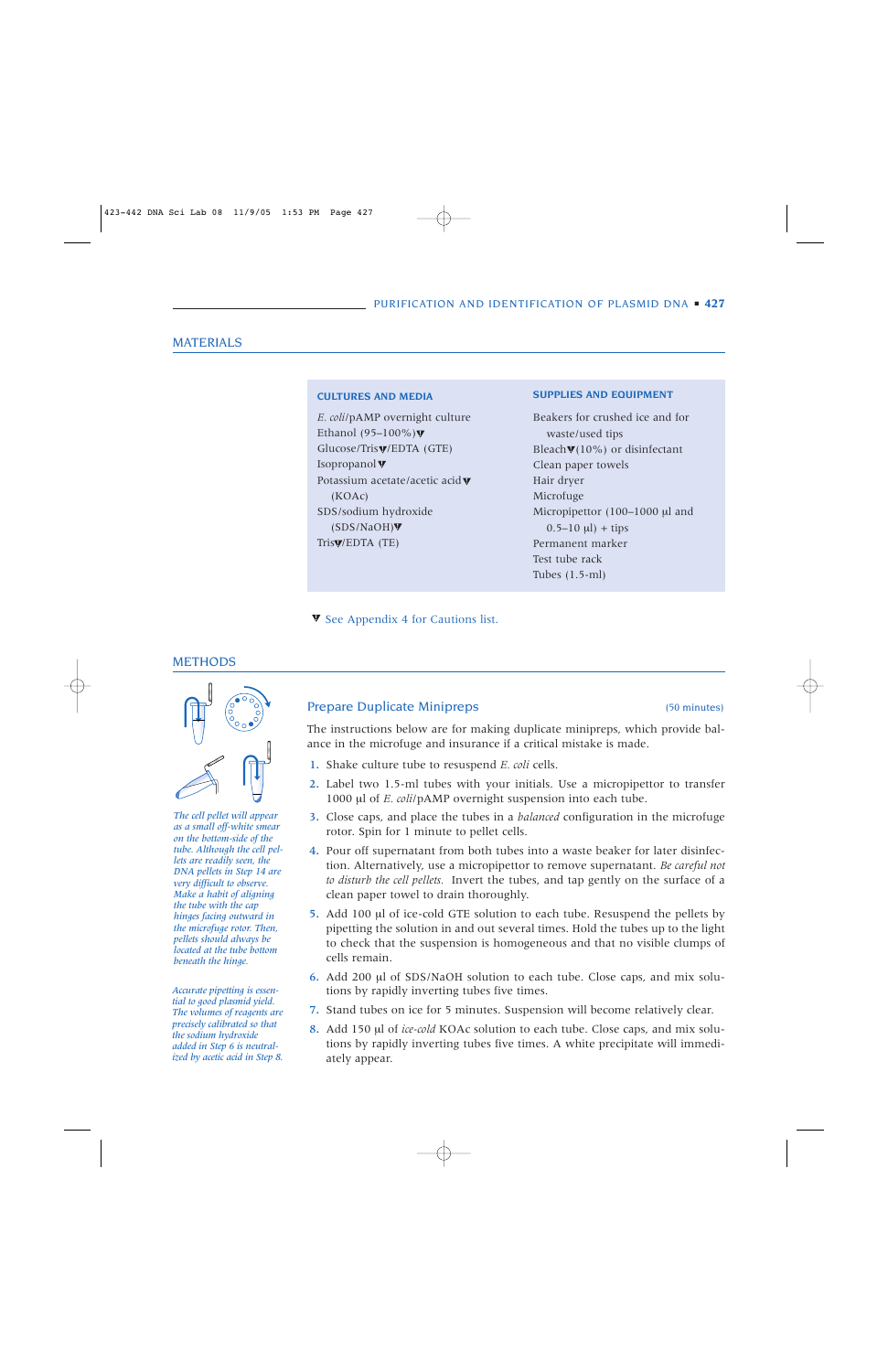*In Step 11, the supernatant is saved and precipitate is discarded. The situation is reversed in Steps 14 and 17, where the precipitate is saved and the supernatant is discarded.*

*Do Step 12 quickly, and make sure that the microfuge will be immediately available for Step 13.*

*The pellet may appear as a tiny smear or small particles on the bottom-side of each* be. Do not be concerned if *pellet is not visible; pellet size is not a predictor of plasmid yield. A large pellet is composed primarily of RNA, and cellular debris carried over from the original precipitate. Smaller pellet often means a cleaner preparation.*

*Nucleic acid pellets are not soluble in ethanol and will not resuspend during washing.*



to expelling supernatant. Discard old tubes containing precipitate.

- 12. Add 400 μl of isopropanol to each tube of supernatant. Close caps, and mix vigorously by rapidly inverting tubes five times. *Stand at room temperature for only 2 minutes.* (Isopropanol preferentially precipitates nucleic acids rapidly; however, proteins remaining in solution also begin to precipitate with time.)
- 13. Place tubes in a *balanced* configuration in the microfuge rotor, and spin for 5 minutes to pellet the nucleic acids. Align tubes in rotor so that cap hinges point outward. The nucleic acid residue, visible or not, will collect on the tube side under the hinge during centrifugation.
- 14. Pour off supernatant from both tubes. *Be careful not to disturb nucleic acid pellets*. Alternatively, remove the supernatant with a 1000-ml micropipettor. Place tip away from the pellet. If you are concerned that the pellet has been drawn up in the tip, transfer the supernatant to another 1.5-ml tube, recentrifuge, and remove the supernatant again. Invert tubes, and tap gently on the surface of a clean paper towel to drain thoroughly.
- 15. Add 200 μl of 100% ethanol to each tube, and close caps. Flick tubes several times to wash pellets.

**STOP** Store DNA in ethanol at –20ºC until ready to continue.

- 16. Place tubes in a *balanced* configuration in microfuge rotor, and spin for 2–3 minutes.
- 17. Pour off supernatant from both tubes. *Be careful not to disturb nucleic acid pellets.* Alternatively, remove the supernatant with a 1000-ml micropipettor. Place tip away from the pellet. If you are concerned that the pellet has been drawn up in the tip, transfer the supernatant to another 1.5-ml tube, recentrifuge, and remove the supernatant again. Invert tubes, and tap gently on the surface of a clean paper towel to drain thoroughly.
- 18. Dry nucleic acid pellets by one of the following methods:
	- a. Direct a stream of warm air from a hair dryer across the open ends of the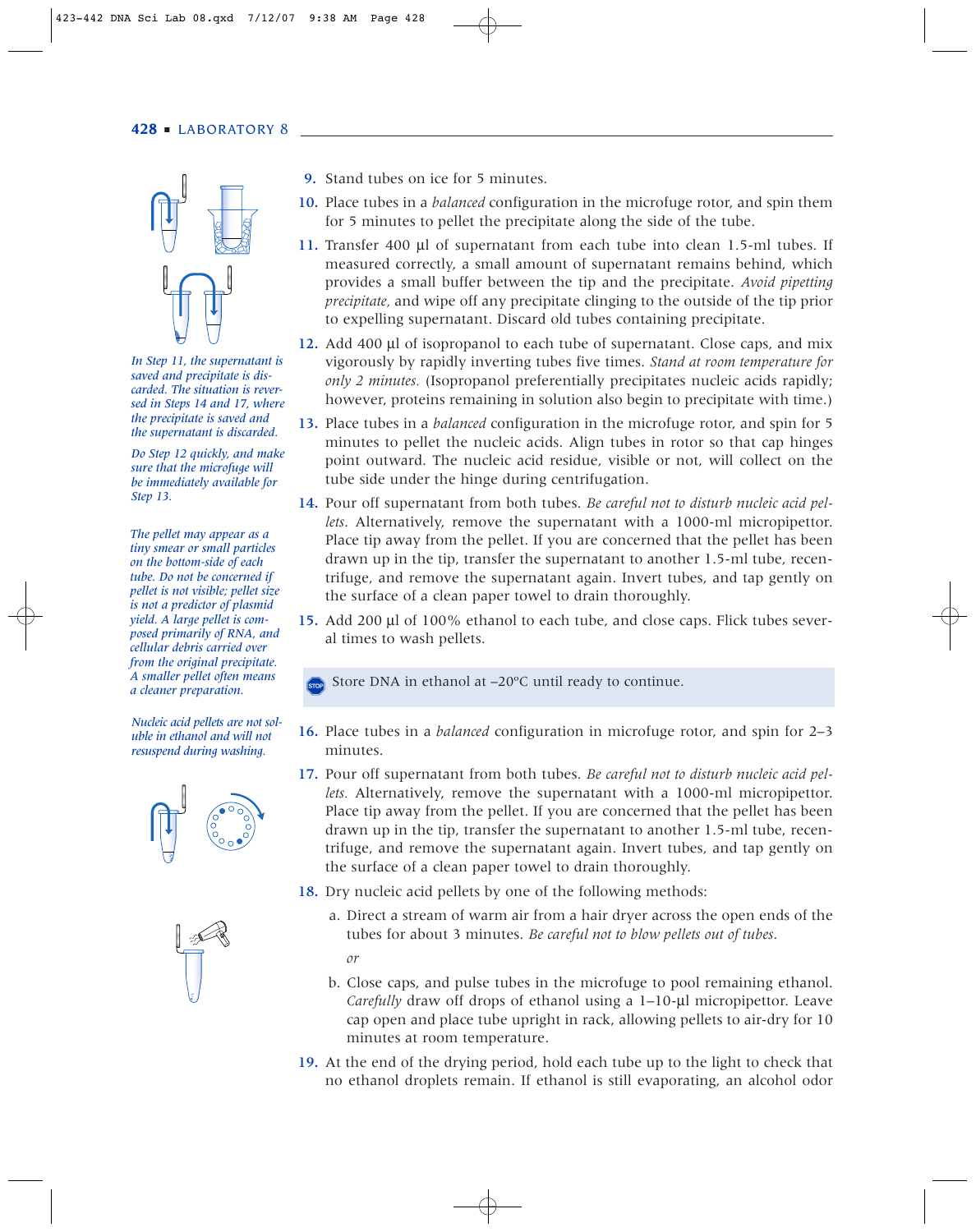

 $21.$  FOOL DINA/TE solution into one tube.

**STOP** Freeze DNA/TE solution at –20ºC until ready to continue. Thaw before using.

- 22. Take time for responsible cleanup.
	- a. Segregate for proper disposal culture tubes and micropipettor tips the have come in contact with *E. coli*.
	- b. Disinfect overnight culture, tips, and supernatant from Step 4 with 10% bleach or disinfectant.
	- c. Wipe down lab bench with soapy water, 10% bleach solution, or disinfectant (such as Lysol).
	- d. Wash hands before leaving lab.

#### RESULTS AND DISCUSSION

The minipreparation is a simple and efficient procedure for isolating plasm DNA. Become familiar with the molecular and biochemical effects of each reagent used in the protocol.

- *Glucose//Tris/EDTA:* The Tris buffers the cells at pH 7.9. EDTA binds divalent cations in the lipid bilayer, thus weakening the cell envelope.
- *SDS/sodium hydroxide:* This alkaline mixture lyses the bacterial cells. The dete gent SDS dissolves the lipid components of the cell membrane, as well as ce lular proteins. The sodium hydroxide denatures the chromosomal and pla mid DNA into single strands. The intact circles of plasmid DNA remain inte twined.
- *Potassium acetate/acetic acid:* The acetic acid returns the pH to neutral, allowing DNA strands to renature. The large, disrupted chromosomal strands cannot rehybridize perfectly, but instead collapse into a partially hybridized tangle.  $\Lambda$ the same time, the potassium acetate precipitates the SDS (which is insoluable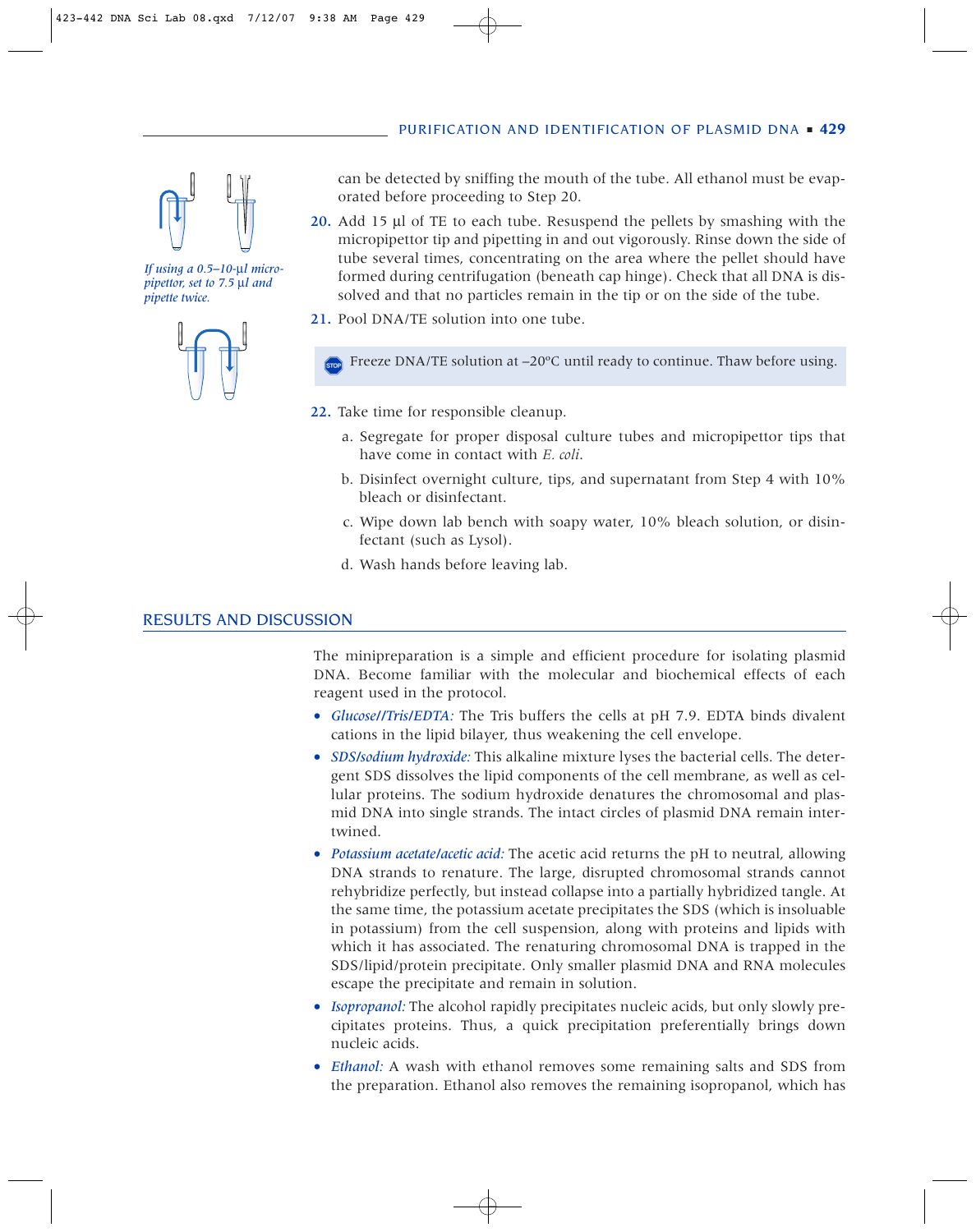a higher vapor point than does ethanol. The ethanol-isopropanol evaporates more rapidly in the drying step.

- *Tris/EDTA:* Tris buffers the DNA solution. EDTA protects the DNA from degradation by DNases by binding divalent cations that are necessary cofactors for DNase activity. Buffering DNA is important, as low  $pH$  ( $< 6$ ) leads to the loss of purines (adenine and guanine) called depurination. The purines are actually cleaved from their sugars, creating an abasic site. Purine cleavage is a very common occurrence in cells (on the order of  $10<sup>5</sup>$  times per cell per day) and is repaired by specific DNA repair systems. Of course, your DNA is in a tube and there is no DNA repair system present to repair it. Keep in mind that  $\rm H_2O$ can have a pH as low as 5.
- 1. Consider the three major classes of biologically important molecules: proteins, lipids, and nucleic acids. Which steps of the miniprep procedure act on proteins? On lipids? On nucleic acids?
- 2. What aspect of the plasmid DNA structure allows it to renature efficiently in Step 8?
- 3. What other kinds of molecules, in addition to plasmid DNA, would you expect to be present in the final miniprep sample? How could you find out?

#### FOR FURTHER RESEARCH

Determine the approximate mass of plasmid DNA you isolated per milliliter of cells.

- 1. Set up 20-µl *Hin*dIII restriction reactions using 15 µl of your pAMP preparation and a known mass of λ DNA as a control.
- 2. Make 1:10, 1:50, and 1:100 dilutions of the digested pAMP and  $\lambda$  DNAs.
- 3. Separate by electrophoresis equal volumes of each dilution in an agarose gel, and stain with ethidium bromide.

#### **CAUTION**

Review Responsible Handling of Ethidium Bromide in Laboratory 3. Wear latex gloves when staining, viewing, and photographing gel and during cleanup. Confine all staining to a restricted sink area. For further information, see Appendix 4.

- 4. Identify a lane of the λ digest where the 4361-bp fragment is *just* visible, and identify a lane of pAMP (4539 bp) that is of equal intensity. These bands should have a nearly equivalent mass of DNA.
- 5. Determine the mass of  $\lambda$  DNA in the selected fragment, using the formula below. Make sure to account for the dilution factor.

fragment bp (conc. DNA) (vol. DNA)

λ bp

6. Multiply the mass from Step 5 by the dilution factor of the selected pAMP lane.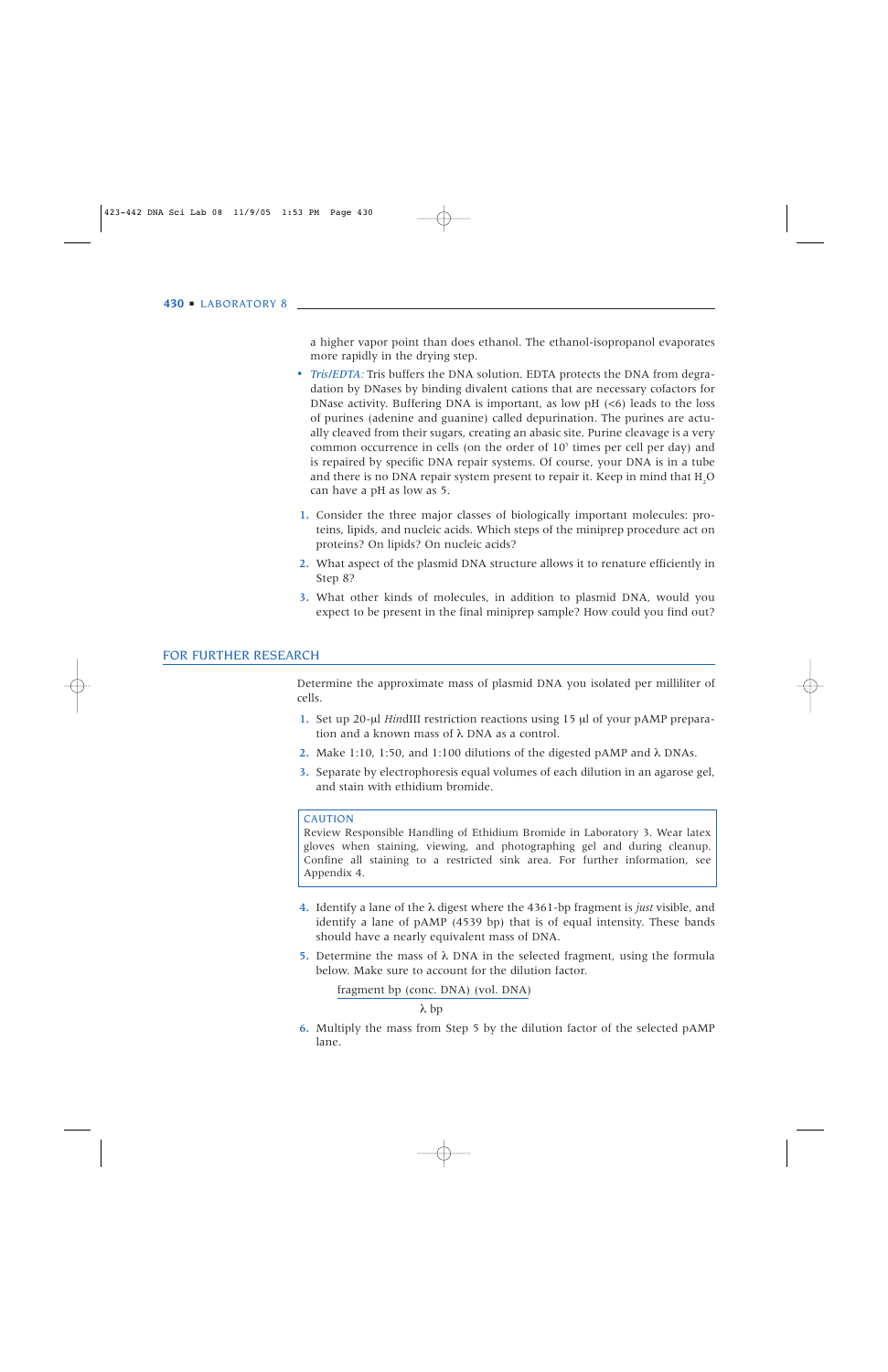### PART B Restriction Analysis of Purified pAMP

#### **I. Set Up Restriction Digest**



#### **II. Cast 0.8% Agarose Gel**



#### **III. Load Gel and Separate by Electrophoresis**



#### **IV. Stain Gel and View (Photograph)**

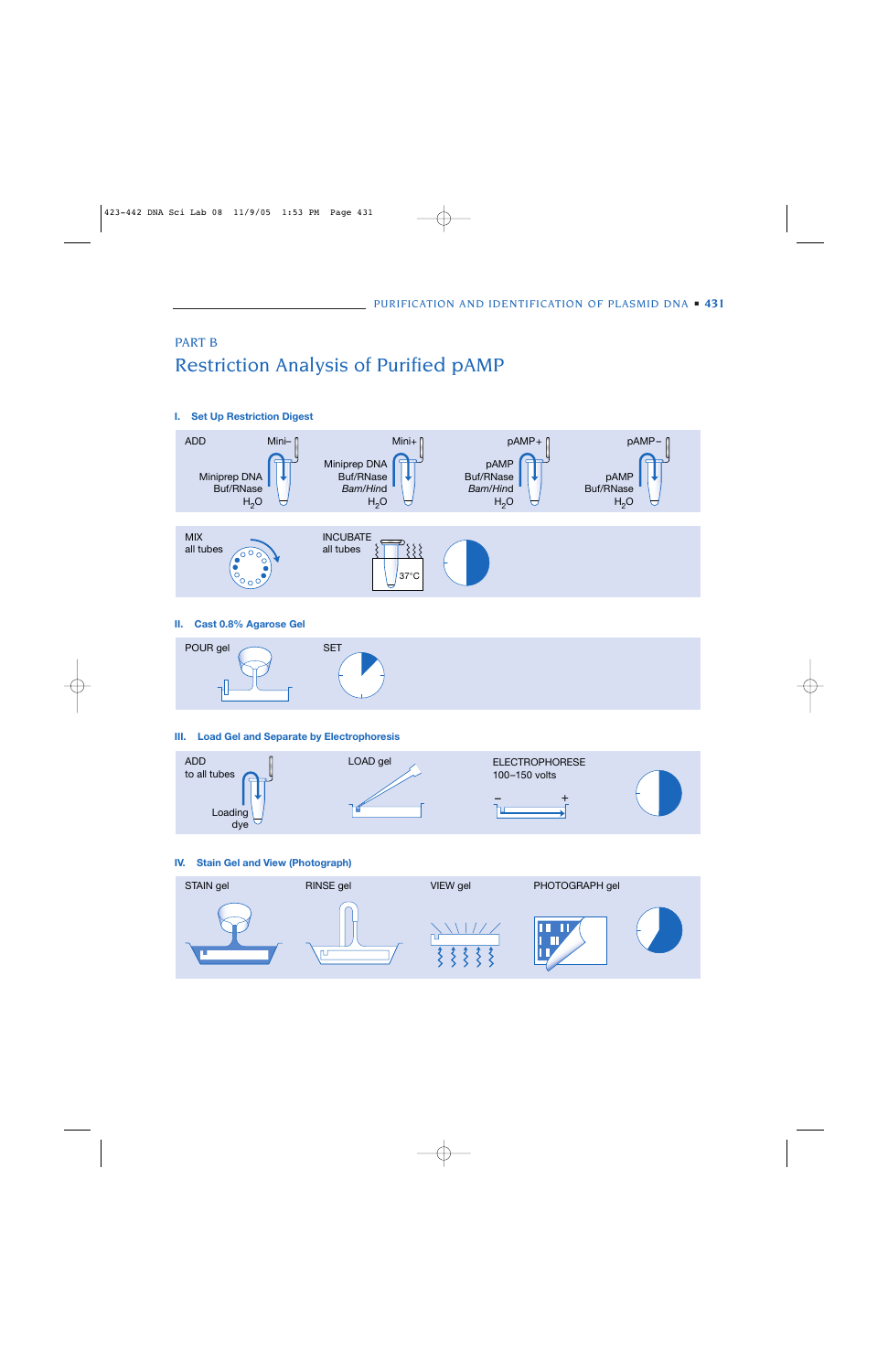#### PRELAB NOTES

Review Prelab Notes in Laboratory 3, DNA Restriction Analysis.

#### Limiting DNase Activity

Unlike highly purified plasmid DNA available from commercial vendors, miniprep DNA is impure. A significant percentage of nucleic acid in the preparation is, in fact, RNA and fragmented chromosomal DNA. Typically, miniprep DNA is contaminated with nucleases (DNases) that cleave DNA into small fragments. Residual DNases will degrade plasmid DNA if minipreps are left for long periods of time at room temperature or even on ice. For this reason, store minipreps at  $-20^{\circ}$ C, and thaw just prior to use.

The situation is further complicated during restriction digestion. DNases and restriction endonucleases both require divalent cations, such as Mg<sup>++</sup>. Included in TE buffer at a low concentration of 1 mm,  $\text{Na}_{2}\text{EDTA}$  chelates (binds) divalent cations at a ratio of 2 cations/Na<sub>2</sub>EDTA. Thus, a 1 mm solution can chelate about 2 mM of divalent cation. Although some divalent cations may remain free, we are limited to how much  $\text{Na}_{2}\text{EDTA}$  can be added because higher concentrations would chelate the  $Mg^{++}$  necessary for restriction enzyme activity. A balance is thus struck at an EDTA concentration that inhibits most of the contaminating DNases without significantly reducing the activity of the restriction enzymes.

Another balance must be struck. On the one hand, contaminants in the miniprep limit restriction enzyme activity—a 20-minute incubation is not usually sufficient for complete digestion. On the other hand, DNases are activated by Mg<sup>++</sup> in the restriction buffer and will significantly degrade plasmid DNA if the restriction reaction is incubated too long. Experience has shown that a 30 minute incubation gives optimal results.

#### RNase

Miniprep DNA is contaminated by large amounts of ribosomal RNA and smaller amounts of messenger RNA and transfer RNA. If not removed from the preparation, this RNA will obscure the DNA bands in the agarose gel. Therefore, RNase is added to the restriction digest; during incubation, the RNase digests RNA into very small fragments (less than 100 nucleotides). These RNA fragments run well ahead of the DNA fragments of interest or are so small that they do not stain.

#### For Further Information

The protocol presented here is based on the following published methods:

- Aaij C. and Borst P. 1972. The gel electrophoresis of DNA. *Biochim. Biophys. Acta* **269:** 192–200.
- Helling R.B., Goodman H.M., and Boyer H.W. 1974. Analysis of R-*Eco*RI fragments of DNA from lambdoid bacteriophages and other viruses by agarose-gel electrophoresis. *J. Virol.* **14:** 1235–1244.
- Sharp P.A., Sugden B., and Sambrook J. 1973. Detection of two restriction endonuclease activities in *Haemophilus parainfluenzae* using analytical agarose-ethidium bromide electrophoresis. *Biochemistry* **12:** 3055–3063.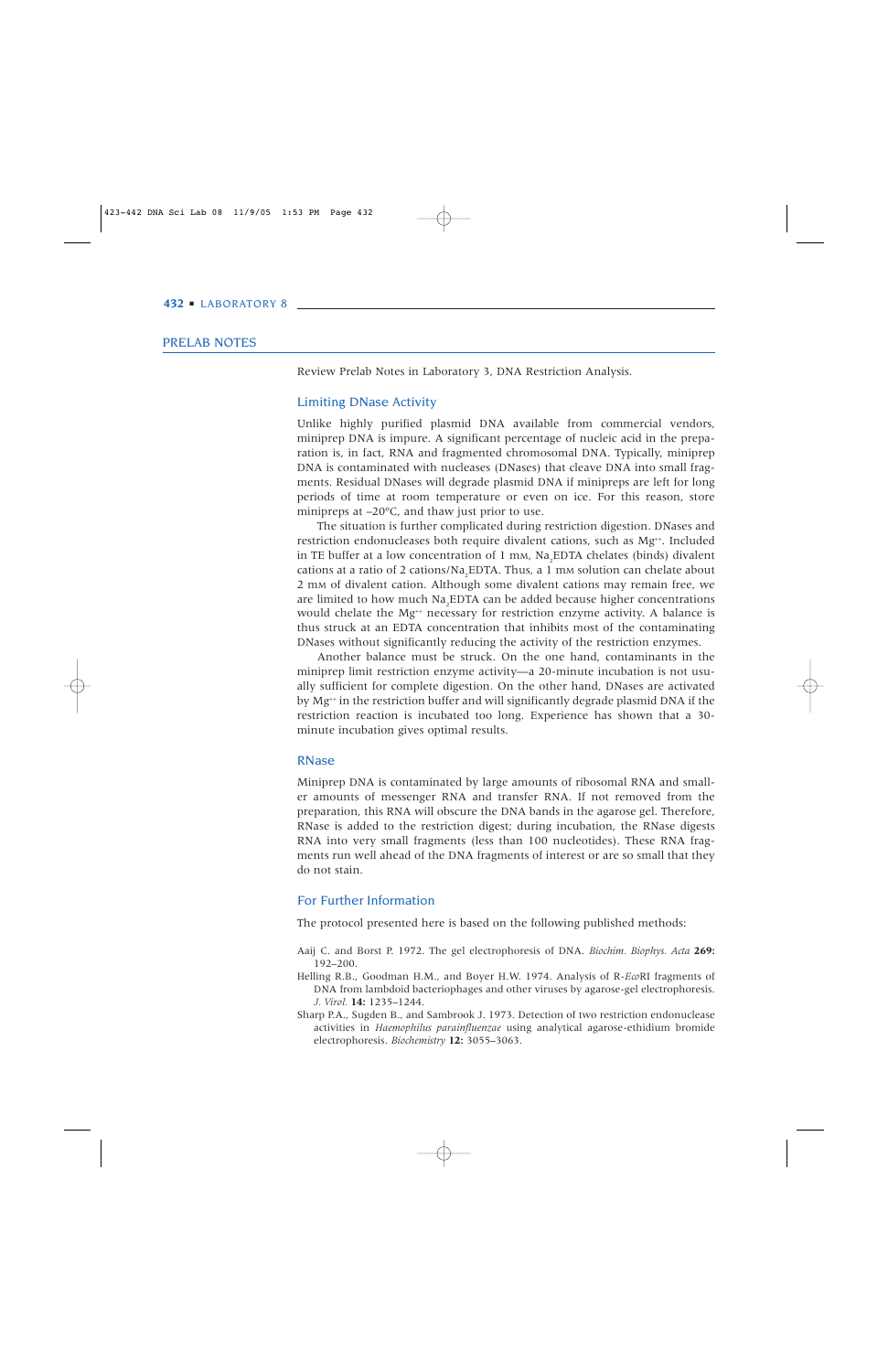#### PRELAB PREPARATION

Before performing this Prelab Preparation, please refer to the cautions indicated on the Laboratory Materials list.

- 1. Mix in 1:1 proportion: *Bam*HI + *Hin*dIII (6 µl per experiment). Keep on ice.
- 2. Prepare aliquots for each experiment:

12 µl of 0.1  $\mu$ g/ $\mu$ l pAMP (store on ice) µl of 5x restriction buffer/RNase (store on ice) µl of *Bam*HI*/Hin*dIII (store on ice) µl of distilled water µl of loading dye

If another plasmid was substituted for pAMP in the transformation, use that plasmid as a control in the restriction digest.

- 3. Prepare 0.8% agarose solution (~40–50 ml per experiment). Keep agarose liquid in a hot-water bath (at  $\sim 60^{\circ}$ C) throughout the experiment. Cover the solution with aluminum foil to retard evaporation.
- 4. Prepare 1x Tris/Borate/EDTA (TBE) buffer for electrophoresis (400–500 ml per experiment).
- 5. Prepare ethidium bromide or methylene blue staining solution (100 ml per experiment), or other proprietary stain.
- 6. Adjust water bath to 37ºC.

#### MATERIALS

#### **REAGENTS**

Agarose (0.8%) *Bam*HI/*Hin*dIII (50:50 mix) Distilled water Ethidium bromide $\Psi(1 \mu g/ml)$  (or 0.025% methylene blue $\Psi$ ) Loading dye Miniprep DNA  $pAMP (0.1 µg/µl)$ 5x Restriction buffer/RNase 1x Tris $\nabla/B$ orate/EDTA (TBE) buffer

#### **SUPPLIES AND EQUIPMENT**

Aluminum foil Beakers for agarose and for waste/ used tips Camera and film (optional) Electrophoresis box Latex gloves Masking tape Microfuge (optional) Micropipettor  $(0.5-10 \mu l)$  + tips Parafilm or wax paper (optional) Permanent marker Plastic wrap (optional) Power supply Test tube rack Transilluminator (optional) $\Psi$ Tubes (1.5-ml) Water baths (37ºC and 60ºC)

**V** See Appendix 4 for Cautions list.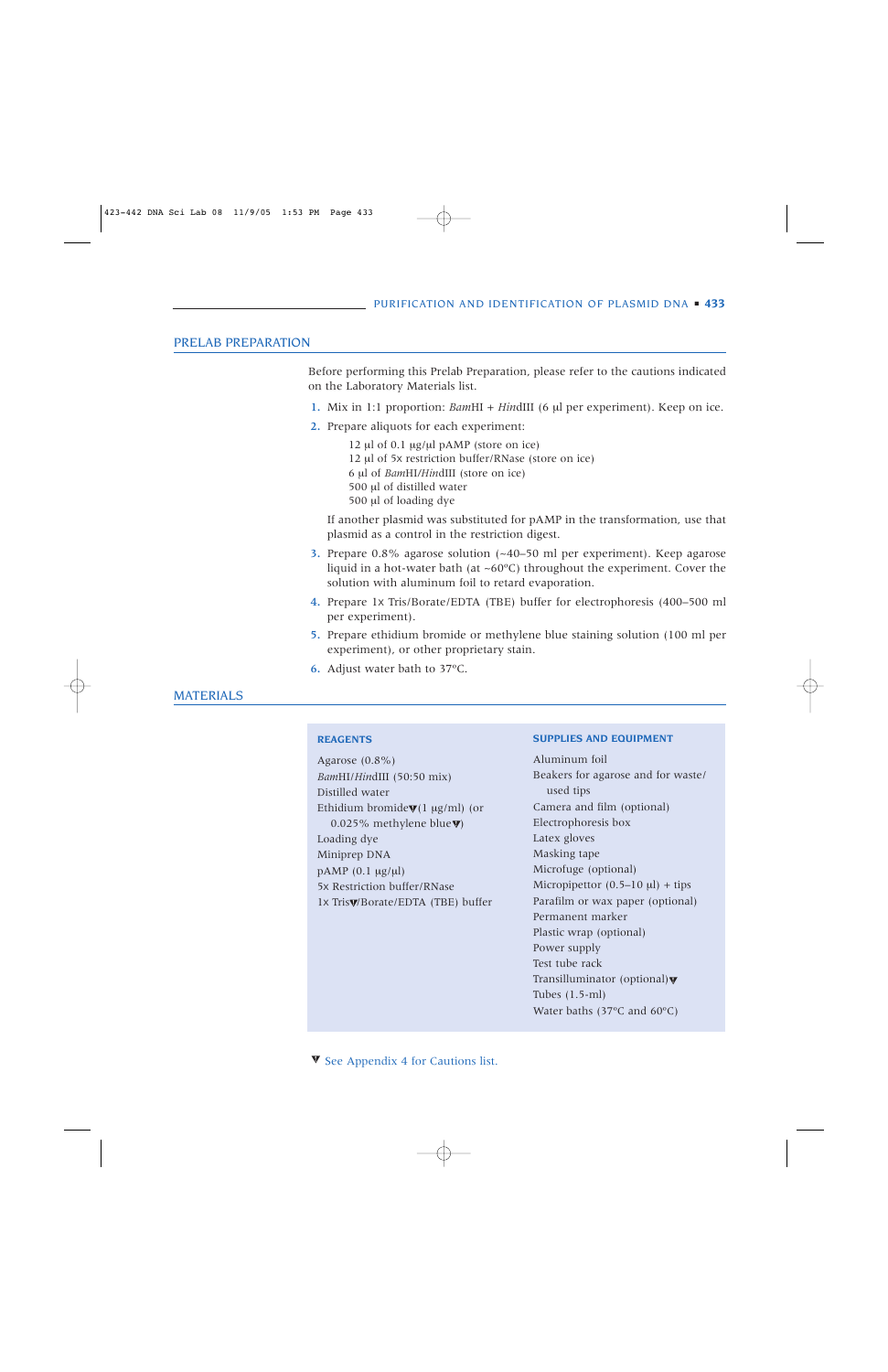| $=$ | miniprep, no enzymes     |
|-----|--------------------------|
| $=$ | miniprep + BamHI/HindIII |
| $=$ | pAMP + BamHI/HindIII     |
| $=$ | pAMP, no enzymes         |
|     |                          |

2. Use the matrix below as a checklist while adding reagents to each reaction. Read down each column, adding the same reagent to all appropriate tubes. *Use a fresh tip for each reagent.* Refer to detailed directions that follow.

|                | Miniprep     |      | Buffer/                | BamHI/    |                  |
|----------------|--------------|------|------------------------|-----------|------------------|
| Tube           | <b>DNA</b>   | pAMP | RNase                  | HindIII   | H <sub>2</sub> O |
| Mini-<br>Mini+ | 5 µl<br>5 µl |      | $2 \mu l$<br>$2 \mu l$ | $2 \mu l$ | 3 µl<br>l μl     |
| $pAMP+$        |              | 5 µl | $2 \mu l$              | $2 \mu l$ | l μl             |
| $pAMP-$        |              | 5 µl | $2 \mu l$              |           | 3 µl             |

- 3. Collect reagents, and place in test tube rack on lab bench (*Bam*HI/*Hin*dIII on ice).
- 4. Add 5 μl of miniprep DNA to tubes labeled Mini– and Mini+.
- 5. Use a *fresh tip* to add 5 μl of pAMP to tubes labeled pAMP+ and pAMP–.
- 6. Use a *fresh tip* to add 2 μl of restriction buffer/RNase to a clean spot on each reaction tube.
- 7. Use a *fresh tip* to add 2 μl of *Bam*HI/*Hin*dIII to tubes labeled Mini+ and pAMP+.
- 8. Use a *fresh tip* to add the proper volumes of distilled water to each tube.
- 9. Close tube tops. Pool and mix reagents by pulsing in a microfuge or by sharply tapping the tube bottom on the lab bench.
- 10. Place reaction tubes in a 37ºC water bath, and incubate for 30 minutes only.
	- Following incubation, freeze reactions at –20ºC until ready to continue. Thaw reactions before continuing to Section III, Step 1. -





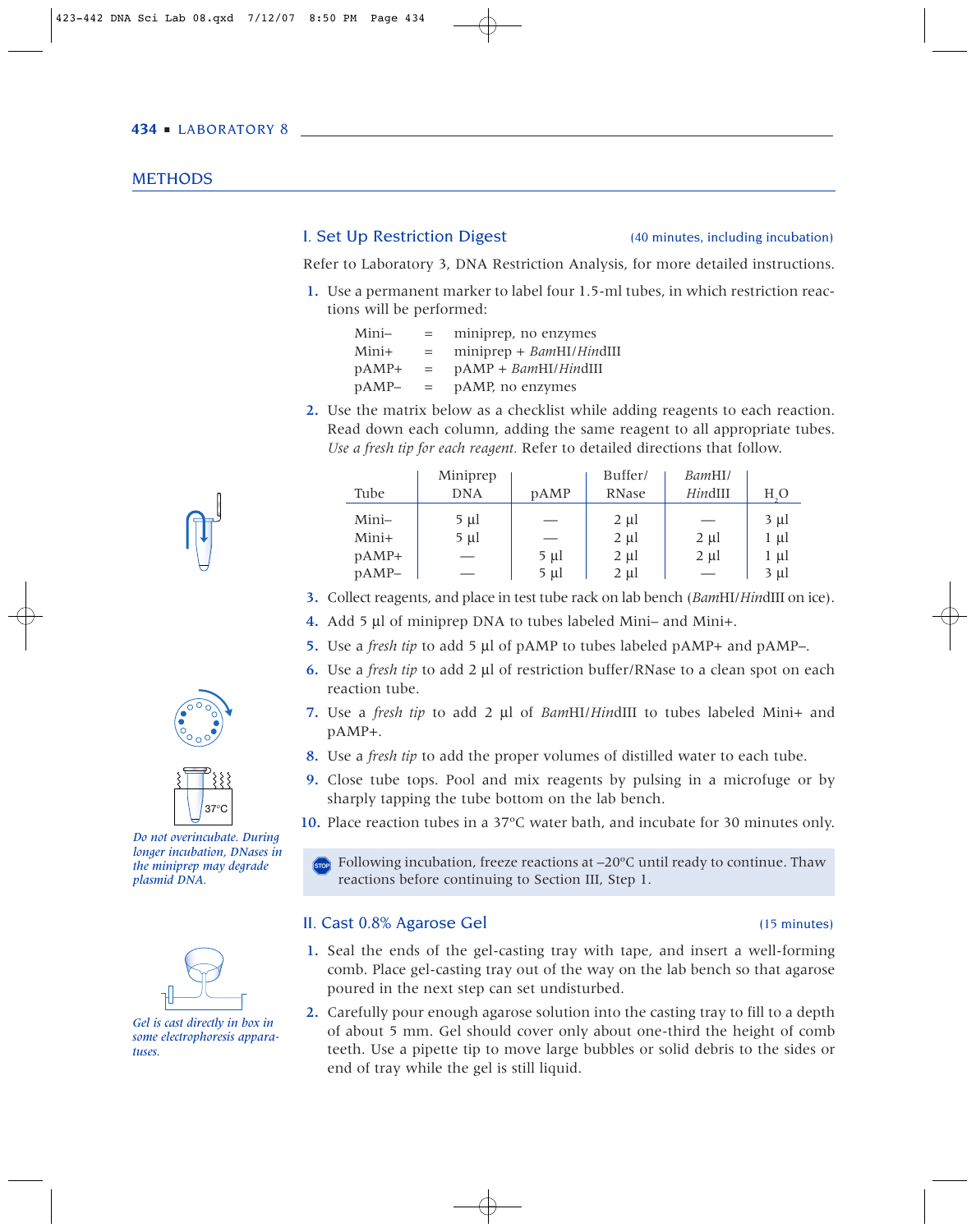*buffer remaining in electrophoresis box from a previous experiment, rock chamber back and forth to remix ions that have accumulated at either end.*

*Buffer solution helps to lubricate comb. Some gel boxes are designed such that the comb must be removed prior to inserting casting tray into box. In this case, flood casting tray and gel surface with running buffer before removing comb. Combs removed from a dry gel can cause tearing of wells.*





*A piece of dark construction paper beneath the gel box will make the wells more visible.*

- 6. Gently remove comb, taking care not to rip wells.
- 7. Make certain that sample wells left by the comb are completely submerged. If "dimples" appear around the wells, slowly add buffer until they disappear.
	- Cover the electrophoresis tank and save the gel until ready to continue. Ge will remain in good condition for at least several days if it is completely submerged in buffer. **STOP**

#### III. Load Gel and Separate by Electrophoresis (30–50 minutes)

- 1. Add loading dye to each reaction. Either
	- a. Add 1 μl of loading dye to each reaction tube. Close tube tops, and m by tapping the tube bottom on the lab bench, pipetting in and out, pulsing in a microfuge. Make sure that the tubes are placed in a *balance* configuration in the rotor.

*or*

- b. Place four individual droplets of loading dye  $(1 \mu)$  each) on a small square of Parafilm or wax paper. Withdraw contents from reaction tube, and m with a loading dye droplet by pipetting in and out. Immediately load d mixture according to Step 2. Repeat successively, *with a clean tip*, for each reaction.
- 2. Use a micropipettor to load 10  $\mu$ l of each reaction tube into a separate we in the gel, as shown on the following page. Use a *fresh tip* for each reaction.
	- a. Before loading sample, make sure that there are no bubbles in the well If bubbles exist, remove them with a micropipettor tip.
	- b. Use two hands to steady the micropipettor over the well.
	- c. If there is air in the end of the tip, carefully depress the plunger to push the sample to the end of the tip. (If an air bubble forms a "cap" over the we DNA/loading dye will flow into the buffer around the edges of the well.
	- d. Dip a micropipettor tip through the surface of the buffer, center it over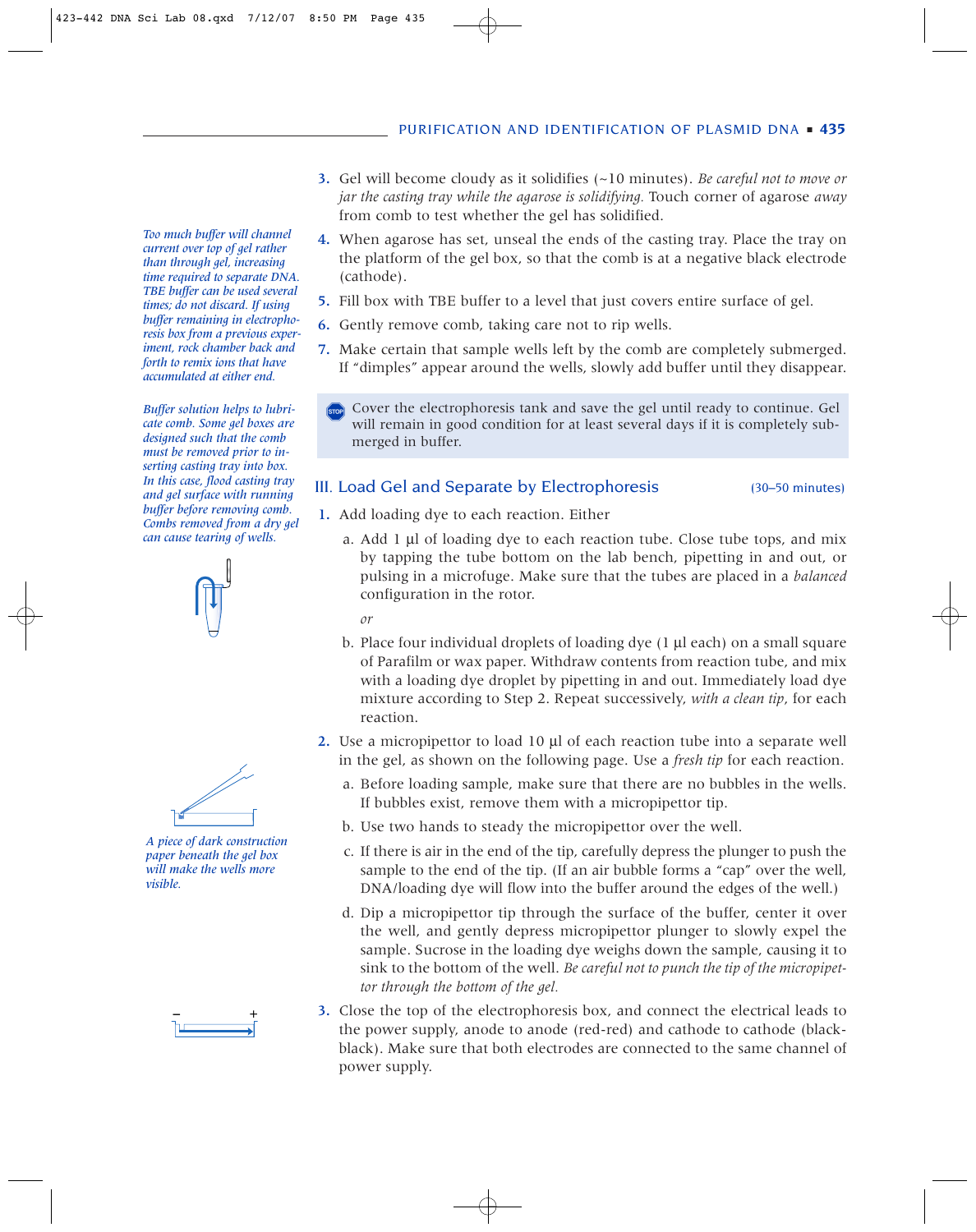*Alternatively, set power supply on lower voltage, and run gel for several hours. When running two gels from the same power supply, current is double that for a single gel at the same voltage.*

*The* Bam*HI/*Hin*dIII digest yields two bands containing small fragments of 784 bp and 3755 bp, which are easily resolved during a short electrophoresis run. The 784-bp fragment runs directly behind the purplish band of bromophenol blue (equivalent to ~300 bp),* hereas the 3755-bp frag*ment runs in front of the aqua band of xylene cyanol (equivalent to ~9000 bp).*

*Staining may be performed by an instructor in a controlled area when students are not present.*

- 4. Turn power supply on, and set to 100–150 volts. The ammeter should register approximately 50–100 milliamperes. If current is not detected, check connections and try again.
- 5. Separate by electrophoresis for 20–40 minutes. Good separation will have occurred when the bromophenol blue band has moved 4–7 cm from the wells. If time allows, carry out electrophoresis until the bromophenol blue band nears the end of the gel. *Stop* electrophoresis before the bromophenol blue band runs off the end of the gel.
- 6. Turn off power supply, disconnect leads from the inputs, and remove the top of the electrophoresis box.
- 7. Carefully remove the casting tray from the electrophoresis box, and slide the gel into a disposable weigh boat or other shallow tray. Label staining tray with your name.
	- Group Cover the electrophoresis tank and save the gel until ready to continue. Gel can be stored in a zin lock plattic hag and refrigerated overnight for view can be stored in a zip-lock plastic bag and refrigerated overnight for viewing/photographing the next day. However, over longer periods of time, the DNA will diffuse through the gel and the bands will become indistinct or disappear entirely.
- 8. Stain and view gel using one of the methods described in Sections IVA and IVB.

#### IVA. Stain Gel with Ethidium Bromide and View (Photograph) (10–15 minutes)

#### CAUTION

Review Responsible Handling of Ethidium Bromide in Laboratory 3. Wear latex gloves when staining, viewing, and photographing gel and during cleanup. Confine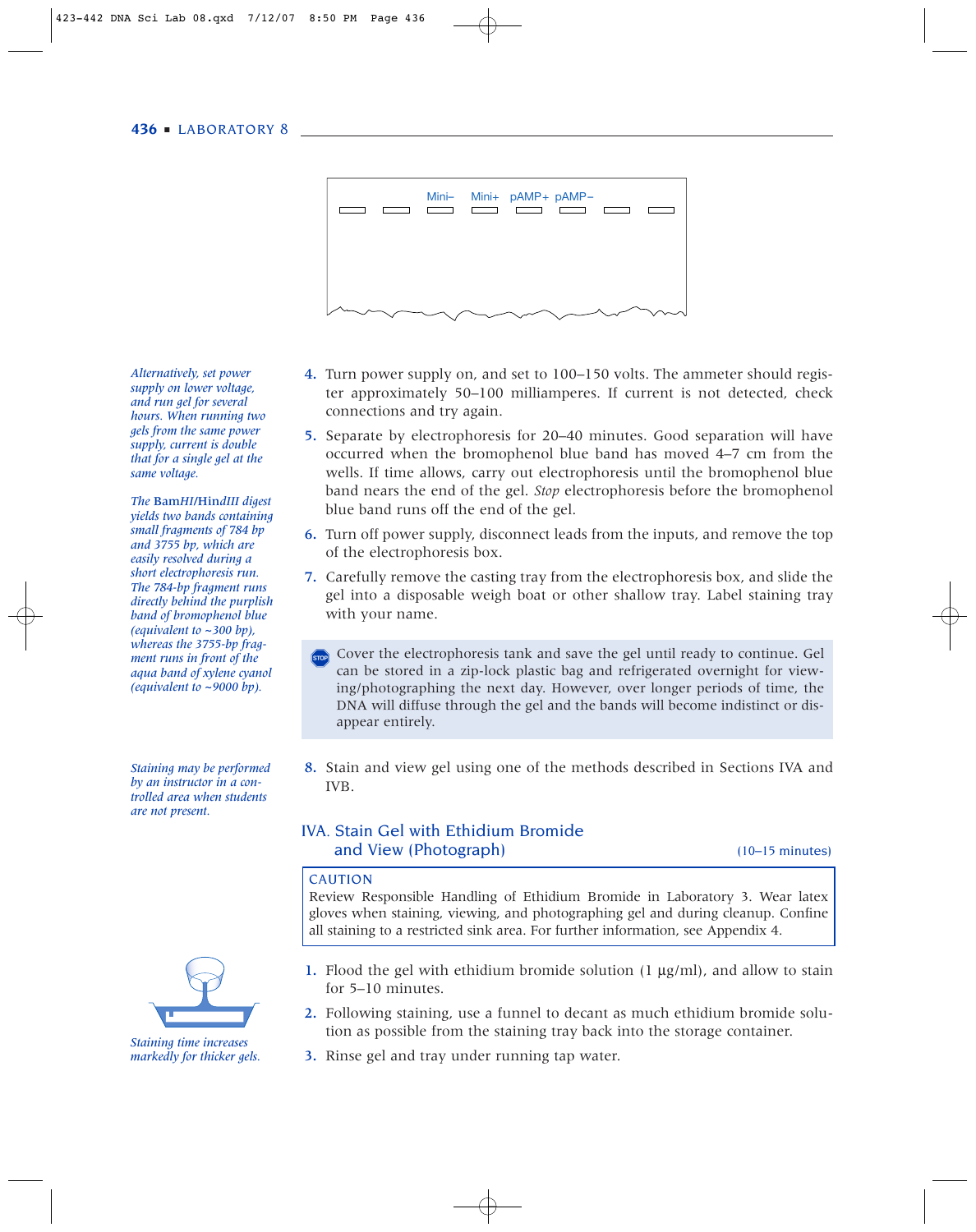

#### CAUTION

Ultraviolet light can damage eyes. Never look at unshielded UV light source with naked eyes. View only through a filter or safety glasses that absorb harmful wavelengths. For further information, see Appendix 4.

- 6. Photograph with a Polaroid or digital camera.
- 7. Take time for responsible cleanup.
	- a. Wipe down camera, transilluminator, and staining area.
	- b. Wash hands before leaving lab.



#### *Destaining time is decreased by rinsing the gel in warm water, with agitation.*



### IVB. Stain Gel with Methylene Blue and View (Photograph) (30+ minutes)

- 1. Wear latex gloves during staining and cleanup.
- 2. Flood the gel with  $0.025\%$  methylene blue, and allow to stain for 20–3 minutes.
- 3. Following staining, use a funnel to decant as much methylene blue solution as possible from the staining tray back into the storage container.
- 4. Rinse the gel in running tap water. Let the gel soak for several minutes several changes of fresh water. DNA bands will become increasingly distin as gel destains.
	- For best results, continue to destain overnight in a *small volume* of water. (Gel may destain too much if left overnight in large volume of water.) Cover staining tray to retard evaporation. **STOP**
- 5. View gel over light box; cover the surface of the light box with plastic wrap to prevent staining.
- 6. Photograph with a Polaroid or digital camera.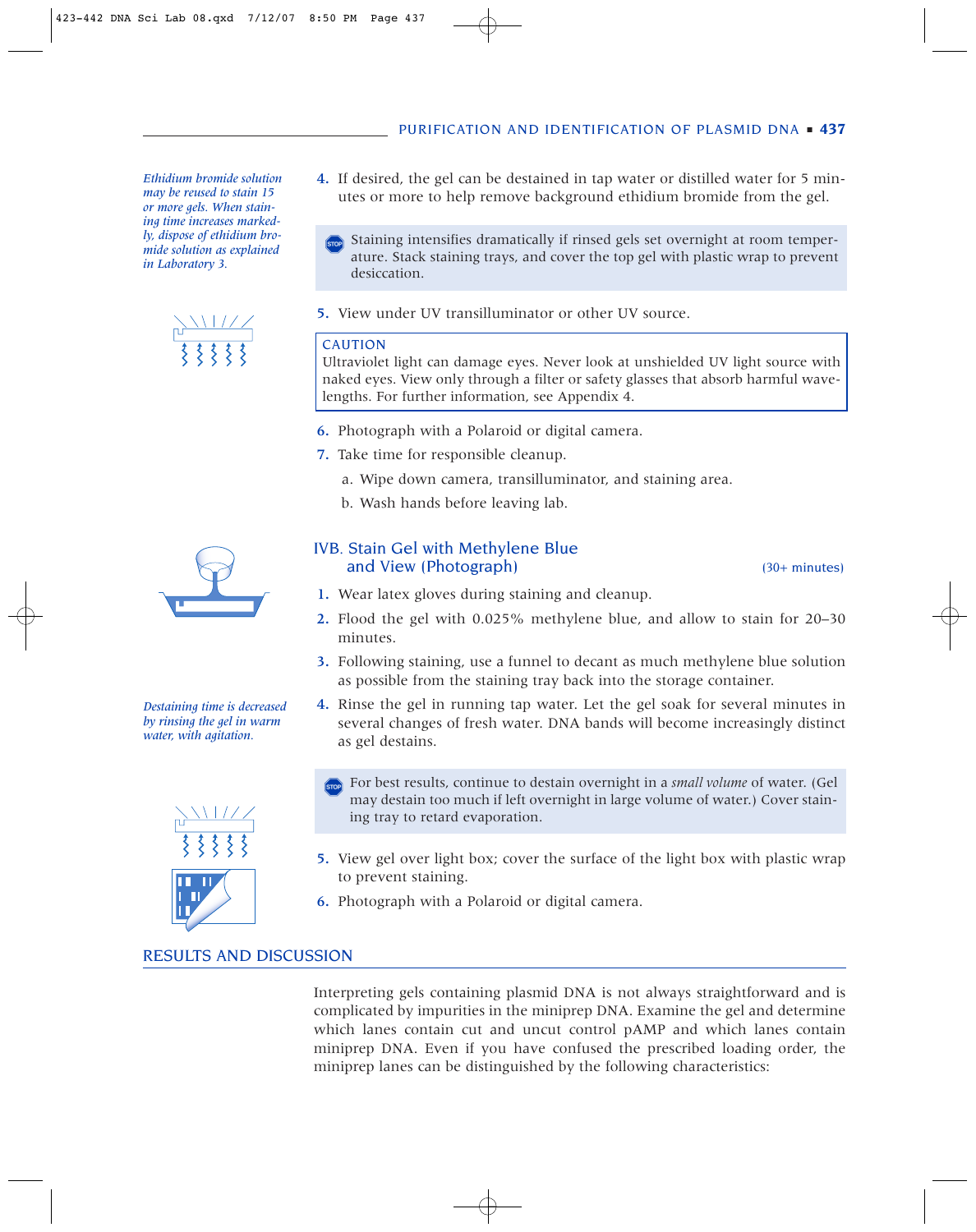- 1. A background "smear" of degraded and partially digested chromosomal DNA, plasmid DNA, and RNA is typically seen running much of the length of the miniprep lanes. The smear is composed of faint bands of virtually every nucleotide length that grade together. A heavy background smear, along with high-molecular-weight DNA at the top of the undigested lane, indicates that the miniprep is contaminated with large amounts of chromosomal DNA.
- 2. Frequently, undissolved material and high-molecular-weight DNA are seen "trapped" at the front edge of the well. These anomalies are not seen in commercial preparations, where plasmid DNA is separated from degraded nucleic acids by ultracentrifugation in a cesium chloride gradient.
- 3. A "cloud" of low-molecular-weight RNA is often seen in both the cut and uncut miniprep lanes at a position corresponding to 200 bp or less. Again, variously sized molecules are represented, which are the remnants of larger molecules that have been partially digested by the RNase. However, the majority of RNA is usually digested into fragments that are too small to intercalate the ethidium bromide dye or that migrate off the end of the gel.
- 4. Only two bands (784 bp and 3755 bp) are expected to be seen in the cut miniprep lane. However, it is common to see one or more faint bands higher up on the gels that comigrate with the uncut plasmid forms described below. Incomplete digestion is usually due to contaminants in the preparation that inhibit restriction enzyme activity or may occur when the miniprep solution contains a very high concentration of plasmid DNA. The plasmid might also be cut at only one site, creating a linear plasmid that will also migrate slower than the 3755-bp band. This is called a partial digest.

It is especially confusing to see several bands in a lane known to contain only uncut plasmid DNA. This occurs because the migration of plasmid DNA in an agarose gel depends on its molecular conformation, as well as its molecular weight (base-pair size). Plasmid DNA exists in one of three major conformations:

- *Form I, supercoiled:* Although a plasmid is usually pictured as an open circle, within the *E. coli* cell (in vivo), the DNA strand is wound around histone-like proteins to make a compact structure. Adding these coils to the coiled DNA helix produces a *super*coiled molecule. The extraction procedure strips proteins from plasmid, causing the molecule to coil about itself. Supercoiling is best demonstrated with a piece of string. Double the string and hold an end in each hand without slack. Now twist the string in one direction. At first, the coils form easily and spread evenly along the length of the string. However, as you add more twists, the string begins to bunch and form knots. If you relax the tension on the string, the string become tangled. This is the equivalent of removing the protein from supercoiled plasmid DNA. Under most gel conditions, the supercoiled plasmid DNA is the fastest-moving form. Its compact molecular shape allows it to move most easily through the agarose matrix. Therefore, the fastest-moving band of uncut plasmid is assumed to be supercoiled.
- *Form II, relaxed or nicked circle:* During DNA replication, the enzyme topoisomerase I introduces a nick into one strand of the DNA helix and rotates the strand to release the torsional strain that holds the molecule in a supercoil.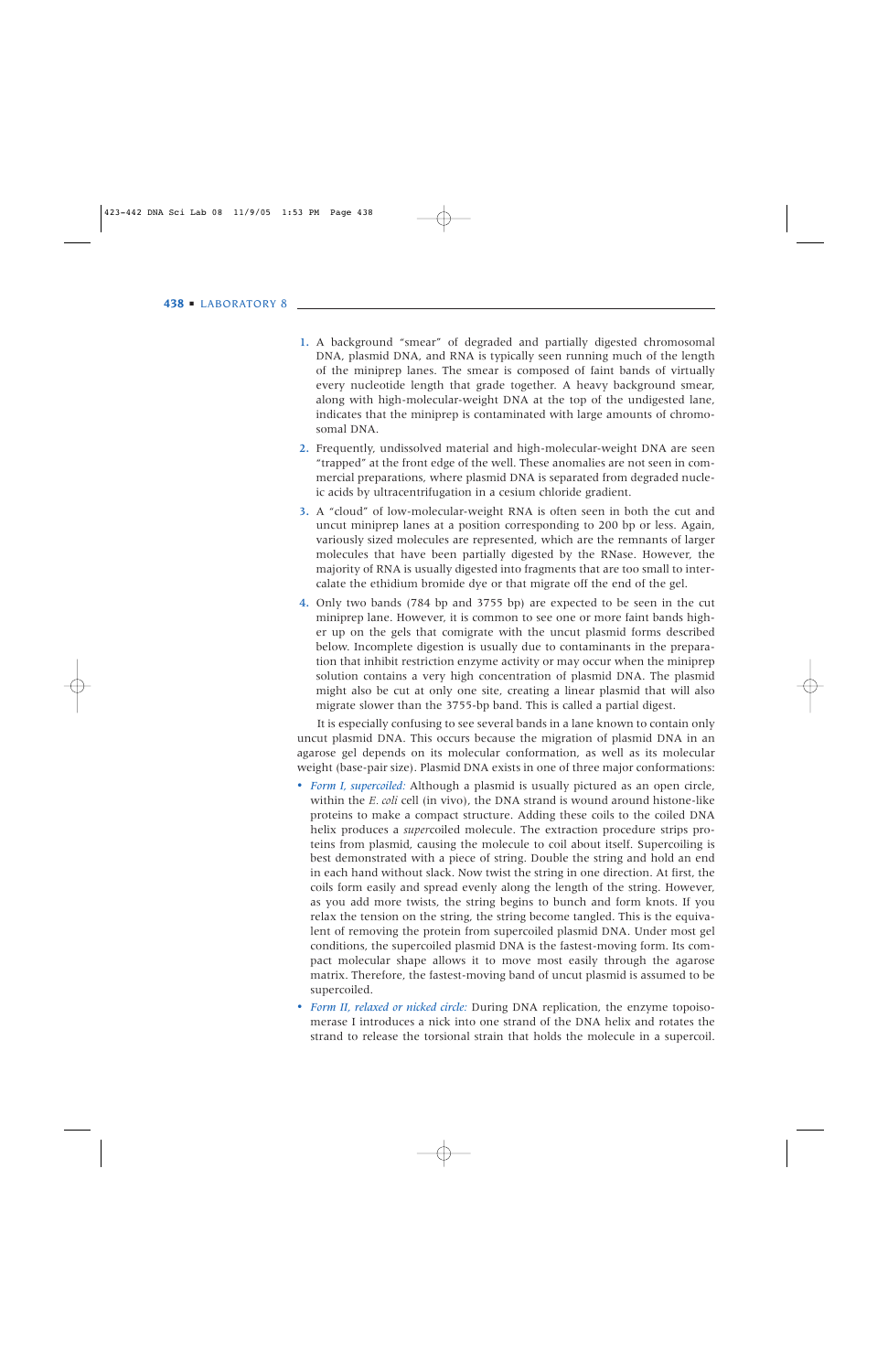The relaxed section of the DNA uncoils, allowing access to the replicating enzymes. Introducing nicks into supercoiled plasmid DNA produces the open circular structure with which we are familiar. Physical shearing and enzymatic cleavage during plasmid isolation introduce nicks in the supercoiled plasmid DNA. Thus, the percentage of supercoiled plasmid DNA is an indicator of the care with which the DNA is extracted from the *E. coli* cell. The relaxed circle is the slowest-migrating form of plasmid DNA; its "floppy" molecular shape impedes movement through the agarose matrix.

• *Form III, linear:* Linear DNA is produced when a restriction enzyme cuts the plasmid at a single recognition site or when damage results in strand nicks directly opposite each other on the DNA helix. Under most gel conditions, linear plasmid DNA migrates at a rate intermediate between supercoiled and relaxed circle. The presence of linear DNA in a plasmid preparation is a sign of contamination with nucleases or of sloppy lab procedure (overmixing or mismeasuring SDS/NaOH and KOAc).

MM294 and other strains of *E. coli*, termed *recA*<sup>+</sup> , have an enzyme system that recombines plasmids to form large concatemers of two or more plasmid units. A general mechanism for shuffling DNA strands, homologous recombination, occurs when identical regions of nucleotides are reciprocally exchanged between two DNA molecules. Homologous recombination occurs frequently between plasmids, which exist as multiple identical copies within the cell.

The RecA protein binds to single-stranded regions of nicked plasmids, promoting crossover and rejoining of homologous sequences. This results in multimeric ("super") plasmids that appear as a series of slow-migrating bands near the top of the gel. Since the concatemers form head-to-tail, they produce restriction fragments identical to those of a monomer (single plasmid) when cut with restriction enzymes. To confuse matters further, multimers can exist in any of the three forms mentioned above. Supercoiled multimers may appear further down on the gel than relaxed or linear plasmids with fewer nucleotides.

- 1. Examine the photograph of your stained gel (or view on a light box or overhead projector). Compare your gel with the ideal gel. Label the size of fragments in each lane of your gel.
- 2. Compare the two gel lanes containing miniprep DNA with the two lanes containing control pAMP. Explain possible reasons for variations.
- 3. A plasmid preparation of pAMP is composed entirely of dimeric molecules (pAMP/pAMP). The two molecules are joined *head-to-head* at a "hot spot" for recombination located 655 bp from the *Hin*dIII site near the origin of replication.
	- a. Draw a map of the dimeric plasmid described above.
	- b. Draw a map of the dimeric pAMP that actually forms by head-to-tail recombination at the site described above.
	- c. Now draw the gel-banding patterns that would result from double digestion of each of these plasmids with *Bam*HI and *Hin*dIII, and label the basepair size of fragments in each band.
- 4. Explain why EDTA is an important component of TE buffer in which the miniprep DNA is dissolved.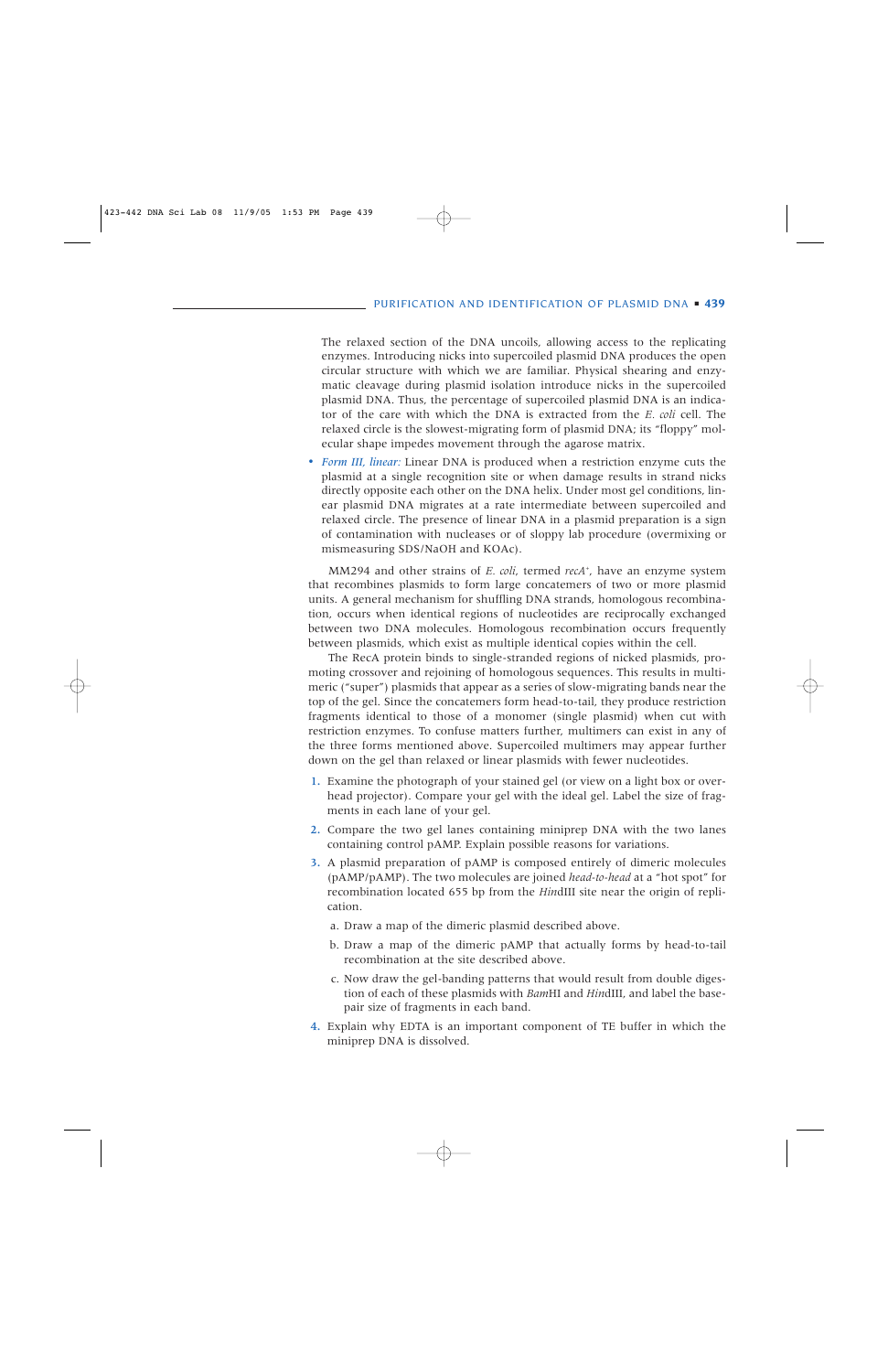

Component of Plasmid DNA Isolated from a *recA*– Strain (HB101) and a *recA*<sup>+</sup> Strain (MM294)



Ideal Gel Partial Digest